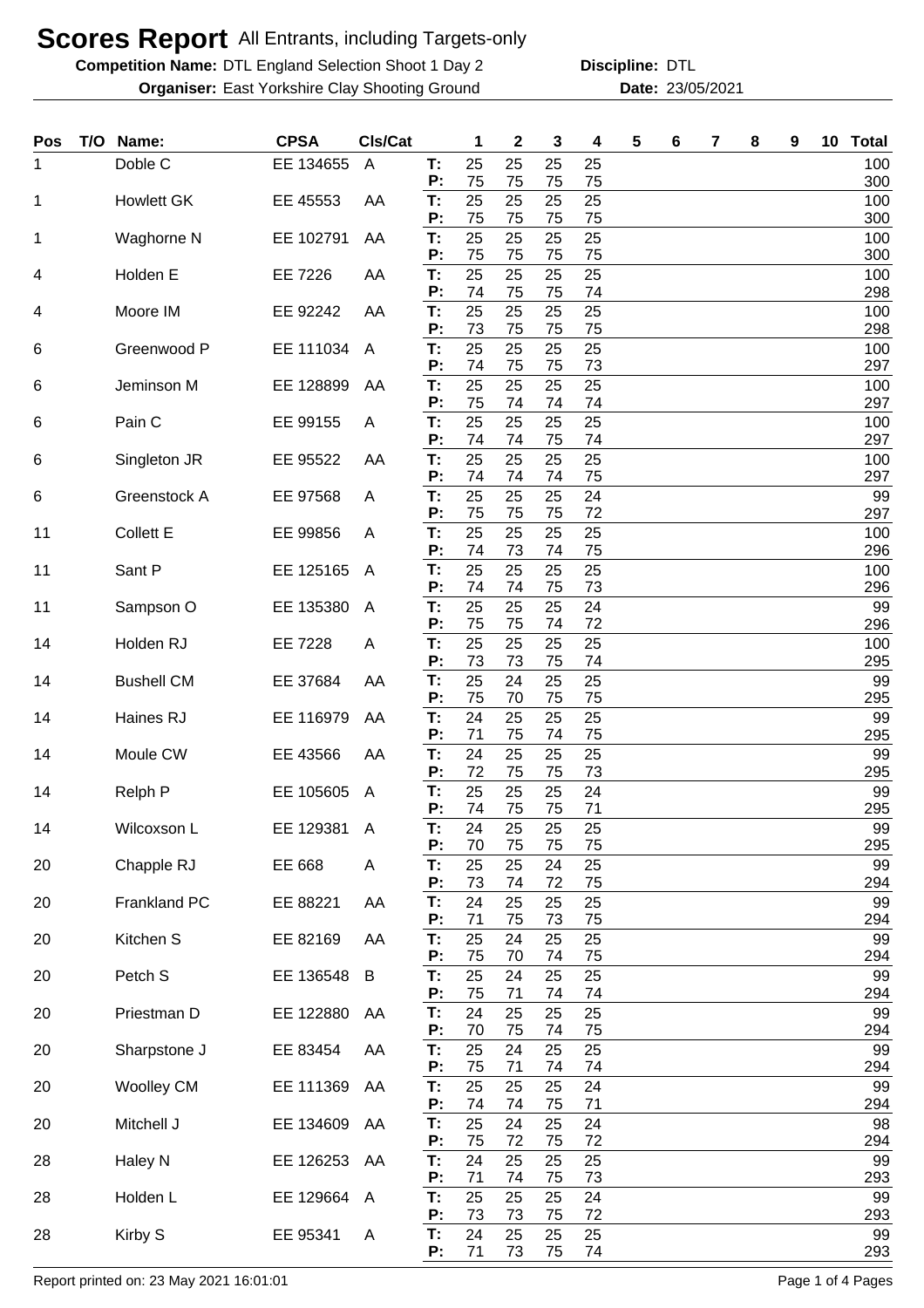**Competition Name: DTL England Selection Shoot 1 Day 2 Discipline: DTL Organiser:** East Yorkshire Clay Shooting Ground **23/05/2021** Date: 23/05/2021

**Discipline:**

| Pos | T/O | Name:               | <b>CPSA</b> | CIs/Cat      |                | 1        | $\mathbf 2$ | 3        | 4              | 5 | 6 | 7 | 8 | 9 | 10 | <b>Total</b> |
|-----|-----|---------------------|-------------|--------------|----------------|----------|-------------|----------|----------------|---|---|---|---|---|----|--------------|
| 28  |     | Paley MJ            | EE 139723   | AA           | Т:<br>P:       | 25<br>75 | 25<br>74    | 25<br>74 | 24<br>70       |   |   |   |   |   |    | 99<br>293    |
| 28  |     | Adams JM            | EE 12635    | AA           | T:<br>P:       | 24<br>71 | 24<br>72    | 25<br>75 | 25<br>75       |   |   |   |   |   |    | 98<br>293    |
| 33  |     | Chapman NP          | EE 64228    | AA           | T:<br>P:       | 24<br>72 | 25<br>74    | 24<br>72 | 25<br>74       |   |   |   |   |   |    | 98<br>292    |
| 33  |     | Douglas I           | EE 33433    | A            | T:<br>P:       | 24<br>72 | 25<br>75    | 24<br>71 | 25<br>74       |   |   |   |   |   |    | 98<br>292    |
| 33  |     | <b>Meakin PN</b>    | EE 111393   | AA           | T:<br>P:       | 25<br>75 | 25<br>74    | 23<br>68 | 25<br>75       |   |   |   |   |   |    | 98<br>292    |
| 33  |     | Neal PJ             | EE 32440    | AA           | T:<br>P:       | 25<br>75 | 25<br>74    | 24<br>71 | 24<br>72       |   |   |   |   |   |    | 98<br>292    |
| 33  |     | Sweet GP            | EE 44635    | AA           | T:<br>P:       | 25<br>73 | 24<br>72    | 24<br>72 | 25<br>75       |   |   |   |   |   |    | 98<br>292    |
| 38  |     | Driver P            | EE 141042   | B            | T:<br>P:       | 25<br>73 | 25<br>75    | 24<br>71 | 25<br>72       |   |   |   |   |   |    | 99<br>291    |
| 38  |     | Nutter G            | EE 88429    | A            | T:<br>P:       | 25<br>74 | 24<br>71    | 25<br>73 | 25<br>73       |   |   |   |   |   |    | 99<br>291    |
| 38  |     | Hurstfield T        | EE 29411    | B            | T:<br>P:       | 24<br>72 | 25<br>74    | 25<br>74 | 24<br>71       |   |   |   |   |   |    | 98<br>291    |
| 38  |     | Shaw MA             | EE 96250    | AA           | T:<br>P:       | 24<br>72 | 24<br>71    | 25<br>74 | 25<br>74       |   |   |   |   |   |    | 98<br>291    |
| 38  |     | <b>Taylor G</b>     | EE 109155   | $\mathsf{A}$ | T:<br>P:       | 25<br>75 | 25<br>73    | 24<br>71 | 24<br>72       |   |   |   |   |   |    | 98<br>291    |
| 38  |     | Titterington J      | EE 127613   | $\mathsf{A}$ | T:<br>P:       | 25<br>75 | 24<br>72    | 24<br>71 | 25<br>73       |   |   |   |   |   |    | 98<br>291    |
| 44  |     | Magill D            | EE 43830    | A            | T:<br>P:       | 24<br>70 | 25<br>75    | 25<br>74 | 25<br>71       |   |   |   |   |   |    | 99<br>290    |
| 44  |     | <b>Fiddler S</b>    | EE 84815    | A            | Т:<br>P:       | 25<br>74 | 24<br>70    | 25<br>75 | 24<br>71       |   |   |   |   |   |    | 98<br>290    |
| 44  |     | Gardener SM         | EE 100330   | AA           | T:<br>P:       | 24<br>71 | 25<br>75    | 25<br>74 | 24<br>70       |   |   |   |   |   |    | 98<br>290    |
| 44  |     | Lovatt N            | EE 6151     | B            | Т:<br>P:       | 25<br>74 | 25<br>75    | 25<br>73 | 23<br>68       |   |   |   |   |   |    | 98<br>290    |
| 48  |     | Bean T              | EE 129088   | A            | Т:<br>P:       | 25<br>74 | 24<br>71    | 25<br>75 | 24<br>69       |   |   |   |   |   |    | 98<br>289    |
| 48  |     | Jones C             | EE 102001   | B            | T:<br>P:       | 25<br>74 | 24<br>69    | 24<br>72 | 25<br>74       |   |   |   |   |   |    | 98<br>289    |
| 48  |     | <b>Turnes GR</b>    | EE 90649    | A            | T:<br>P:       | 24<br>71 | 24<br>72    | 24<br>72 | 25<br>74       |   |   |   |   |   |    | 97<br>289    |
| 51  |     | Laverick JM         | EE 118908   | A            | T:<br>P:       | 25<br>74 | 24<br>71    | 24<br>69 | 25<br>74       |   |   |   |   |   |    | 98<br>288    |
| 51  |     | Price SH            | EE 139293   | B            | T:<br>Ρ:       | 24<br>72 | 25<br>73    | 25<br>74 | 24<br>69       |   |   |   |   |   |    | 98<br>288    |
| 51  |     | Stamper M           | EE 96760    | A            | T:<br>P:       | 25<br>75 | 25<br>73    | 23<br>66 | 25             |   |   |   |   |   |    | 98<br>288    |
| 51  |     | Watkinson D         | EE 127060   | A            | T:             | 24<br>72 | 25<br>72    | 24<br>72 | 74<br>25<br>72 |   |   |   |   |   |    | 98           |
| 51  |     | Fowler <sub>N</sub> | EE 89370    | A            | P:<br>T:<br>P: | 24       | 25          | 25       | 23             |   |   |   |   |   |    | 288<br>97    |
| 56  |     | <b>Stanley JGPS</b> | EE 139179   | AA           | T:             | 72<br>25 | 75<br>24    | 75<br>24 | 66<br>25       |   |   |   |   |   |    | 288<br>98    |
| 57  |     | Ayshford J          | EE 128715   | A            | P:<br>T:       | 73<br>24 | 71<br>23    | 71<br>25 | 72<br>25       |   |   |   |   |   |    | 287<br>97    |
| 57  |     | Gill L              | EE 127545   | A            | P:<br>T:       | 72<br>25 | 68<br>23    | 72<br>24 | 74<br>25       |   |   |   |   |   |    | 286<br>97    |
| 59  |     | Fair T              | EE 114463   | AA           | P:<br>T:       | 75<br>24 | 67<br>24    | 71<br>25 | 73<br>24       |   |   |   |   |   |    | 286<br>97    |
| 59  |     | Parish AL           | EE 29285    | AA           | P:<br>T:       | 69<br>25 | 71<br>25    | 75<br>24 | 70<br>23       |   |   |   |   |   |    | 285<br>97    |
|     |     |                     |             |              | P:             | 75       | 74          | 71       | 65             |   |   |   |   |   |    | 285          |

Report printed on: 23 May 2021 16:01:01 Page 2 of 4 Pages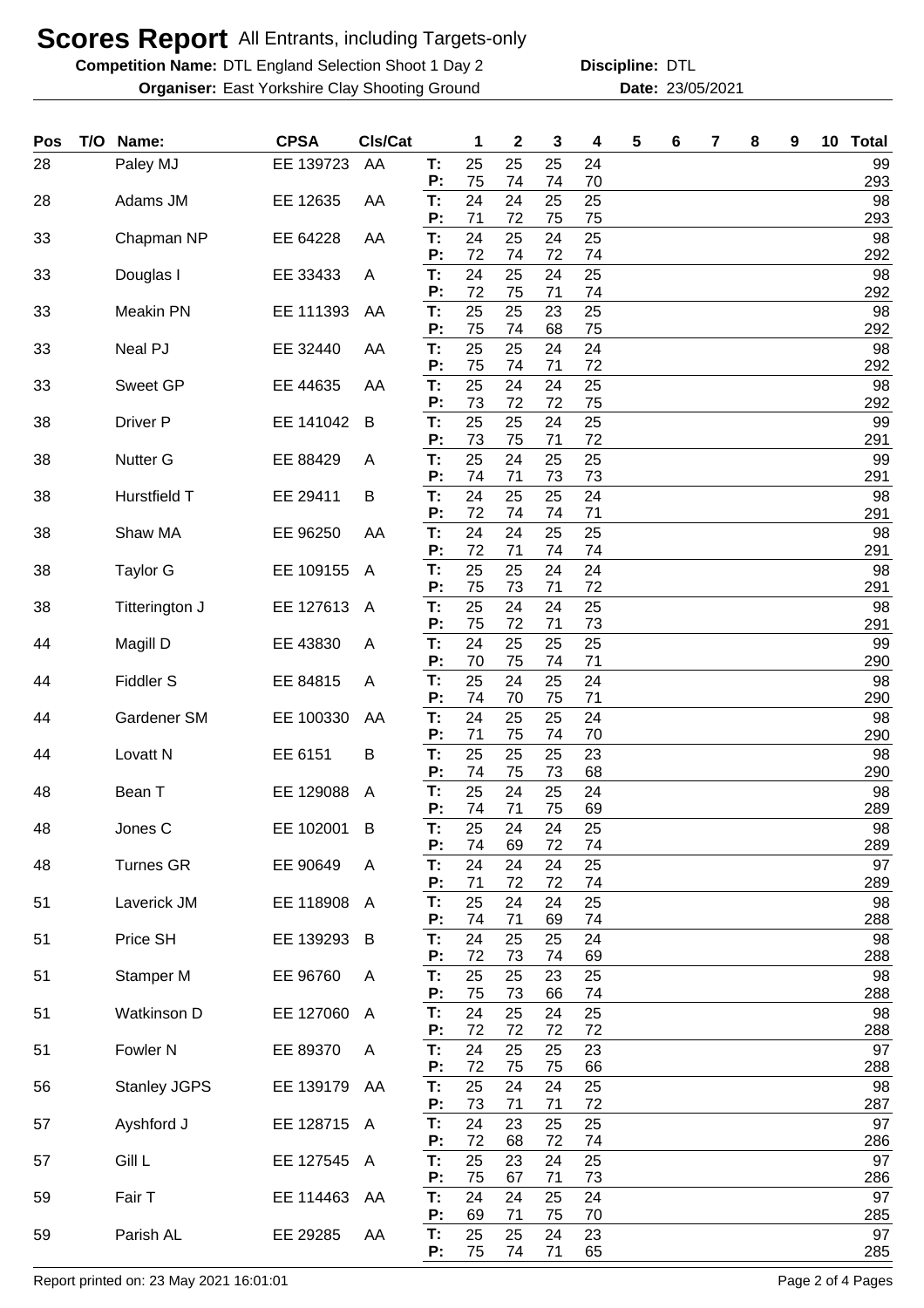**Competition Name: DTL England Selection Shoot 1 Day 2 Discipline: DTL Organiser:** East Yorkshire Clay Shooting Ground **23/05/2021** Date: 23/05/2021

**Discipline:**

| Pos | T/O | Name:              | <b>CPSA</b> | Cls/Cat |          | 1        | 2        | 3        | 4        | 5 | 6 | 7 | 8 | 9 | 10 | <b>Total</b> |
|-----|-----|--------------------|-------------|---------|----------|----------|----------|----------|----------|---|---|---|---|---|----|--------------|
| 59  |     | Bradnam J          | EE 1705     | A       | T:<br>Ρ: | 23<br>69 | 24<br>72 | 24<br>70 | 25<br>74 |   |   |   |   |   |    | 96<br>285    |
| 59  |     | Dore AG            | EE 31935    | AA      | T:<br>Ρ: | 23<br>69 | 24<br>71 | 25<br>74 | 24<br>71 |   |   |   |   |   |    | 96<br>285    |
| 59  |     | Warburton T        | EE 138420   | A       | T:<br>Ρ. | 24<br>72 | 22<br>66 | 24<br>72 | 25<br>75 |   |   |   |   |   |    | 95<br>285    |
| 64  |     | Osborne P          | EE 130791   | A       | T:<br>Ρ. | 23<br>68 | 24<br>69 | 25<br>75 | 25<br>72 |   |   |   |   |   |    | 97<br>284    |
| 64  |     | Goth S             | EE 134941   | C       | T:<br>Р: | 24<br>71 | 23<br>68 | 25<br>73 | 24<br>72 |   |   |   |   |   |    | 96<br>284    |
| 64  |     | Kitchen CL         | EE 118936   | A       | T:<br>P: | 24<br>69 | 25<br>75 | 25<br>75 | 22<br>65 |   |   |   |   |   |    | 96<br>284    |
| 64  |     | Sayles G           | EE 119513   | AA      | T:<br>Ρ: | 24<br>71 | 23<br>69 | 25<br>74 | 24<br>70 |   |   |   |   |   |    | 96<br>284    |
| 64  |     | <b>Taberner DA</b> | EE 11531    | A       | T:<br>P: | 25<br>73 | 24<br>72 | 25<br>74 | 22<br>65 |   |   |   |   |   |    | 96<br>284    |
| 69  |     | Beveridge J        | EE 139199   | AA      | T:<br>Ρ: | 25<br>73 | 23<br>65 | 25<br>74 | 24<br>71 |   |   |   |   |   |    | 97<br>283    |
| 69  |     | Dietz <sub>R</sub> | EE 125714   | AA      | T:<br>Ρ: | 24<br>69 | 23<br>69 | 25<br>72 | 25<br>73 |   |   |   |   |   |    | 97<br>283    |
| 69  |     | Paley A            | EE 86856    | A       | T:<br>P: | 23<br>68 | 25<br>72 | 24<br>70 | 25<br>73 |   |   |   |   |   |    | 97<br>283    |
| 69  |     | Allen KA           | EE 116558   | B       | T:<br>P: | 25<br>74 | 24<br>68 | 23<br>69 | 24<br>72 |   |   |   |   |   |    | 96<br>283    |
| 69  |     | <b>Barnett J</b>   | EE 6247     | A       | T.<br>P: | 24<br>72 | 24<br>71 | 24<br>71 | 24<br>69 |   |   |   |   |   |    | 96<br>283    |
| 69  |     | Taylor WA          | EE 140455   | B       | T.<br>P: | 25<br>75 | 23<br>67 | 23<br>69 | 25<br>72 |   |   |   |   |   |    | 96<br>283    |
| 69  |     | Canter W           | EE 141965   | C       | T:<br>Ρ: | 24<br>72 | 23<br>69 | 23<br>67 | 25<br>75 |   |   |   |   |   |    | 95<br>283    |
| 76  |     | Weston C           | EE 67724    | A       | T:<br>Ρ: | 25<br>74 | 24<br>71 | 22<br>64 | 25<br>73 |   |   |   |   |   |    | 96<br>282    |
| 76  |     | Cannon P           | EE 9386     | A       | T.<br>P: | 23<br>68 | 23<br>67 | 24<br>72 | 25<br>75 |   |   |   |   |   |    | 95<br>282    |
| 78  |     | <b>Brown MJ</b>    | EE 5152     | A       | Т:<br>P: | 23<br>64 | 25<br>73 | 24<br>72 | 24<br>72 |   |   |   |   |   |    | 96<br>281    |
| 78  |     | Greening L         | EE 137724 C |         | T:<br>P: | 22<br>65 | 23<br>68 | 25<br>73 | 25<br>75 |   |   |   |   |   |    | 95<br>281    |
| 80  |     | <b>Taplin CB</b>   | EE 137290   | B       | T:<br>P: | 25<br>72 | 24<br>70 | 24<br>70 | 23<br>68 |   |   |   |   |   |    | 96<br>280    |
| 81  |     | Singleton R        | EE 104392 A |         | Т.<br>P: | 23<br>67 | 25<br>73 | 24<br>71 | 24<br>68 |   |   |   |   |   |    | 96<br>279    |
| 81  |     | Biggins I          | EE 110007   | AA      | T:<br>P: | 25<br>73 | 22<br>65 | 24<br>70 | 24<br>71 |   |   |   |   |   |    | 95<br>279    |
| 81  |     | Weaver K           | EE 130519   | A       | T:<br>P: | 24<br>72 | 23<br>67 | 23<br>66 | 25<br>74 |   |   |   |   |   |    | 95<br>279    |
| 84  |     | Hitchmough J       | EE 105606   | C       | T:<br>P: | 24<br>68 | 25<br>73 | 24<br>71 | 22<br>66 |   |   |   |   |   |    | 95<br>278    |
| 84  |     | Morris C           | EE 2308     | C       | T:<br>P: | 23<br>69 | 24<br>71 | 24<br>69 | 24<br>69 |   |   |   |   |   |    | 95<br>278    |
| 86  |     | Pullman S          | EE 132899   | A       | Т:<br>P: | 23<br>69 | 22<br>63 | 24<br>70 | 25<br>74 |   |   |   |   |   |    | 94<br>276    |
| 87  |     | Fairclough J       | EE 140968   | C       | T.<br>P: | 24<br>70 | 23<br>67 | 25<br>71 | 23<br>67 |   |   |   |   |   |    | 95<br>275    |
| 87  |     | Allanson S         | EE 138149   | A       | T:<br>P: | 23<br>69 | 23<br>68 | 24<br>71 | 23<br>67 |   |   |   |   |   |    | 93<br>275    |
| 89  |     | Booth N            | EE 135057   | B       | T:<br>Ρ: | 24<br>70 | 22<br>65 | 23<br>68 | 24<br>71 |   |   |   |   |   |    | 93<br>274    |
| 89  |     | Coley IJ           | EE 551      | A       | T:<br>P: | 21<br>63 | 23<br>69 | 24<br>70 | 24<br>72 |   |   |   |   |   |    | 92<br>274    |

Report printed on: 23 May 2021 16:01:01 Page 3 of 4 Pages